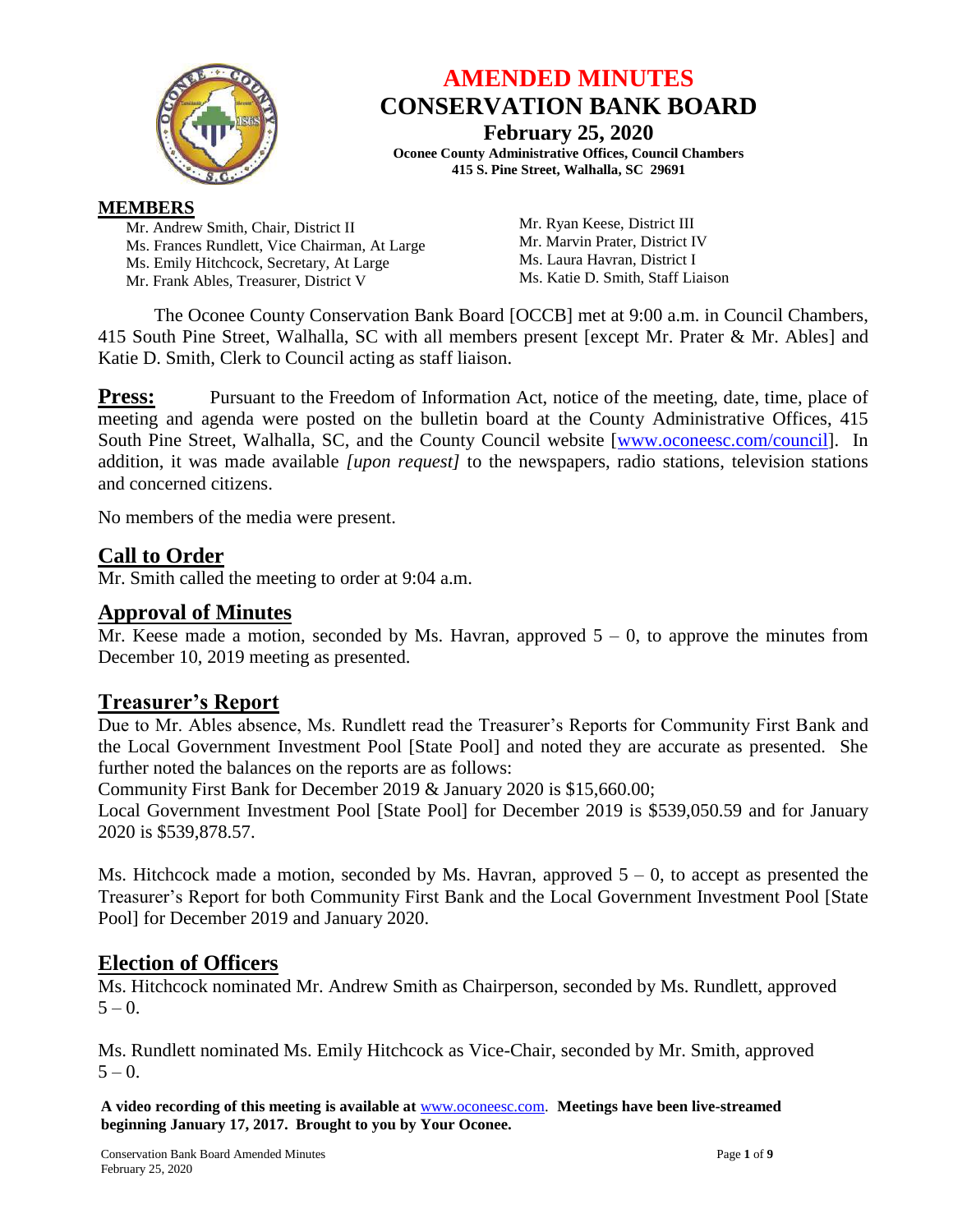Ms. Hitchcock nominated Mr. Ryan Keese as Secretary, seconded by Ms. Rundlett, approved  $5 - 0.$ 

Ms. Rundlett nominated Ms. Laura Havran as Treasurer, seconded by Ms. Hitchcock, approved  $5-0$ .

# **2020 Meeting Schedule Establishment**

The meeting dates schedule presented is as follows: April 21<sup>st</sup>, May 19<sup>th</sup>, August 18<sup>th</sup>, September 15<sup>th</sup>, November  $17<sup>th</sup>$ , & December 15, 2020 and February 9, 2021. Mr. Smith noted the application cycle is April 1<sup>st</sup>, August 1<sup>st</sup>, and November 1<sup>st</sup> and this meeting schedule makes it where the OCCB will have a meeting soon after the application schedule closes and then a second meeting to make decisions on the applications within the 60-day ordinance window.

Ms. Havran made a motion, seconded by Mr. Keese, approved  $5 - 0$ , to approve the 2020 OCCB meeting schedule as presented above.

# **Discussion Items**

Lengthy discussion followed regarding the topics indicated below, with various opinions expressed, to include but not limited to:

#### Continued Discussion regarding Alternate Funding Sources

The Board noted there was no significant update regarding alternate funding sources but did note that donations to the Keowee Cares Committee must come from a Keowee Key resident.

#### Report from Ordinance Committee & Discussion and/or action on Proposed Amendments to the **Ordinance**

Mr. Smith noted the Ordinance committee members were himself, Ms. Hitchcock, and Ms. Rundlett. He noted they reviewed the Ordinance and made recommendations for changes and took these recommendations to Mr. Root, County Attorney, and gave his perspective on the recommendations.

The following motions reference the County Conservation Bank Ordinance [copy filed with backup materials] with the highlighted portions being discussed.

#### Sec. 2-400 Board

(f) Addition of "The board shall report to council any member who, without adequate excuse such as documented illness, misses three consecutive meetings or a majority of meetings for any year."

Mr. Smith made a motion, seconded by Ms. Hitchcock, approved  $5 - 0$ , to approve the addition of language to Sec. 2-400 (f) as indicated above.

# Sec. 2-402 OCCB Fund

Addition of "The OCCB fund shall be used only the purposes set forth herein. Funds donated to the OCCB by third parties shall not be re-directed by council. Funds donated to the OCCB by third parties shall not be re-directed by council." at the end of the paragraph.

Ms. Hitchcock made a motion, seconded by Ms. Havran, approved  $5 - 0$ , to approve the addition of language at the end of the paragraph to Sec. 2-404 as indicated above.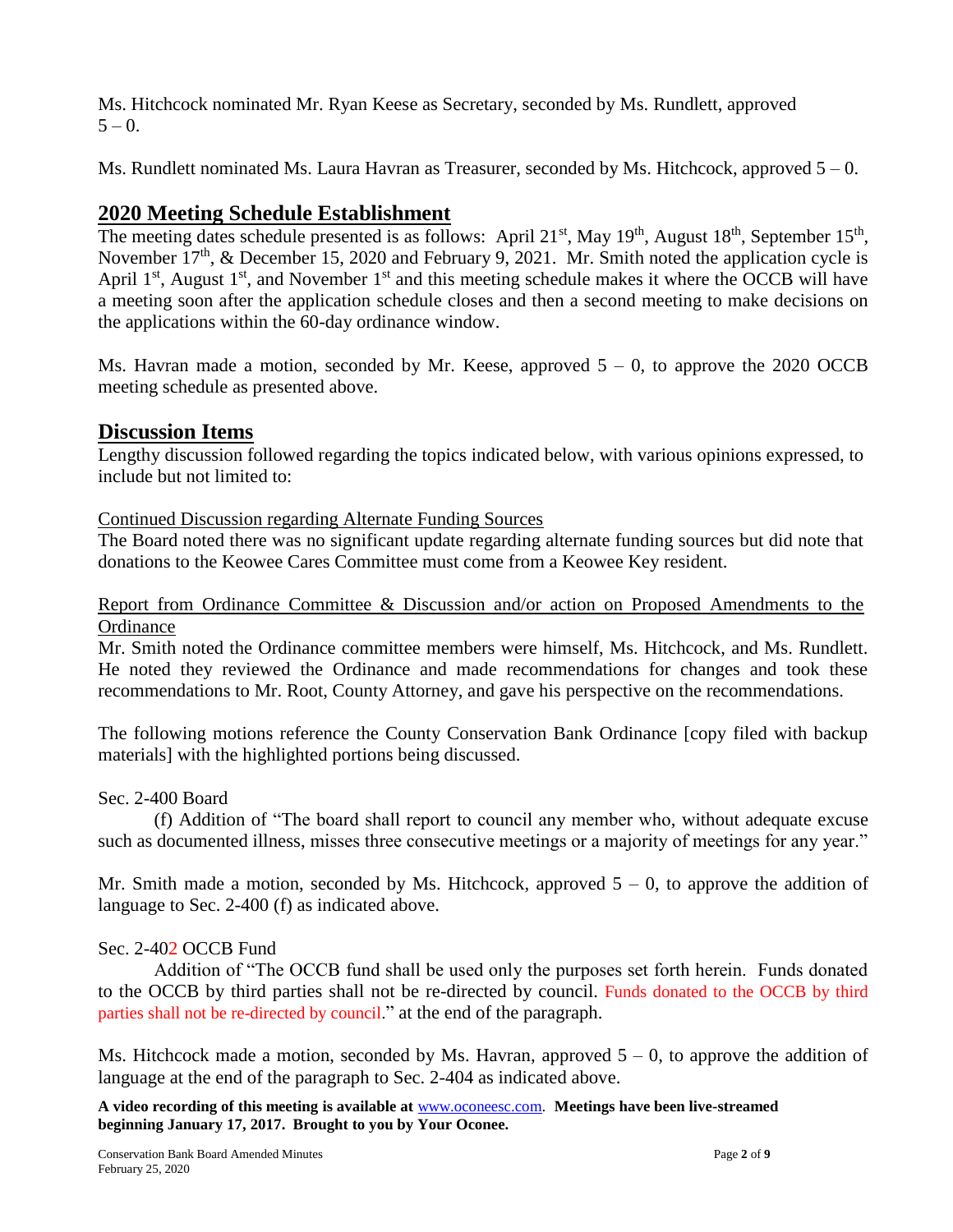#### Sec. 2-403 Criteria

(5) Addition of "and extent proposed to be kept as wooded land or farmland" at the end of the sentence.

Ms. Rundlett made a motion, seconded by Ms. Havran, approved  $5 - 0$ , to approve the addition of language at the end of the sentence to Sec. 2-403 (5) as indicated above.

#### Sec. 2-403 Criteria

(7) Addition of "or preservation of general scenic nature of that part of county" at the end of the sentence.

Ms. Hitchcock made a motion, seconded by Ms. Havran, approved  $5 - 0$ , to approve the addition of language at the end of the sentence to Sec. 2-403 (7) as indicated above.

#### Sec. 2-403 Criteria

(12) Addition of "Potential impact on water quality in wetlands or water bodies not on the property."

Mr. Smith made a motion, seconded by Ms. Havran, approved  $5 - 0$ , to approve the addition of language to Sec. 2-403 (12) as indicated above.

Sec. 2-404 Program and procedures

(a) Application

(2) Addition of "Within thirty (30) days of receipt of said notice" at the beginning of the sentence.

Mr. Smith made a motion, seconded by Mr. Keese, to approve the addition of language at the beginning of the sentence to Sec. 2-404 (a)(2) as indicated above.

Discussion continued to include giving neighboring landowners sufficient time to present their views in support or in opposition of the application. Per Mr. Smith, Mr. Eddie Martin noted 30 days was too long and that 14 days would be sufficient.

Regarding the previous motion made by Mr. Smith, seconded by Mr. Keese, it was approved  $4 - 1$ [Ms. Havran opposed] to approve the addition of language at the beginning of the sentence to Sec. 2- 404 (a)(2) as indicated above.

Sec. 2-404 Program and procedures

(6) Addition of "The board shall require an eligible OCCB recipient acquiring fee title to land to place a conservation easement on such property or include language in the deed to ensure that the property is permanently protected" at the end of the paragraph.

Ms. Rundlett made a motion, seconded by Mr. Keese, approved  $5 - 0$ , to approve the addition of language at the end of the paragraph to Sec. 2-404 (6) as indicated above.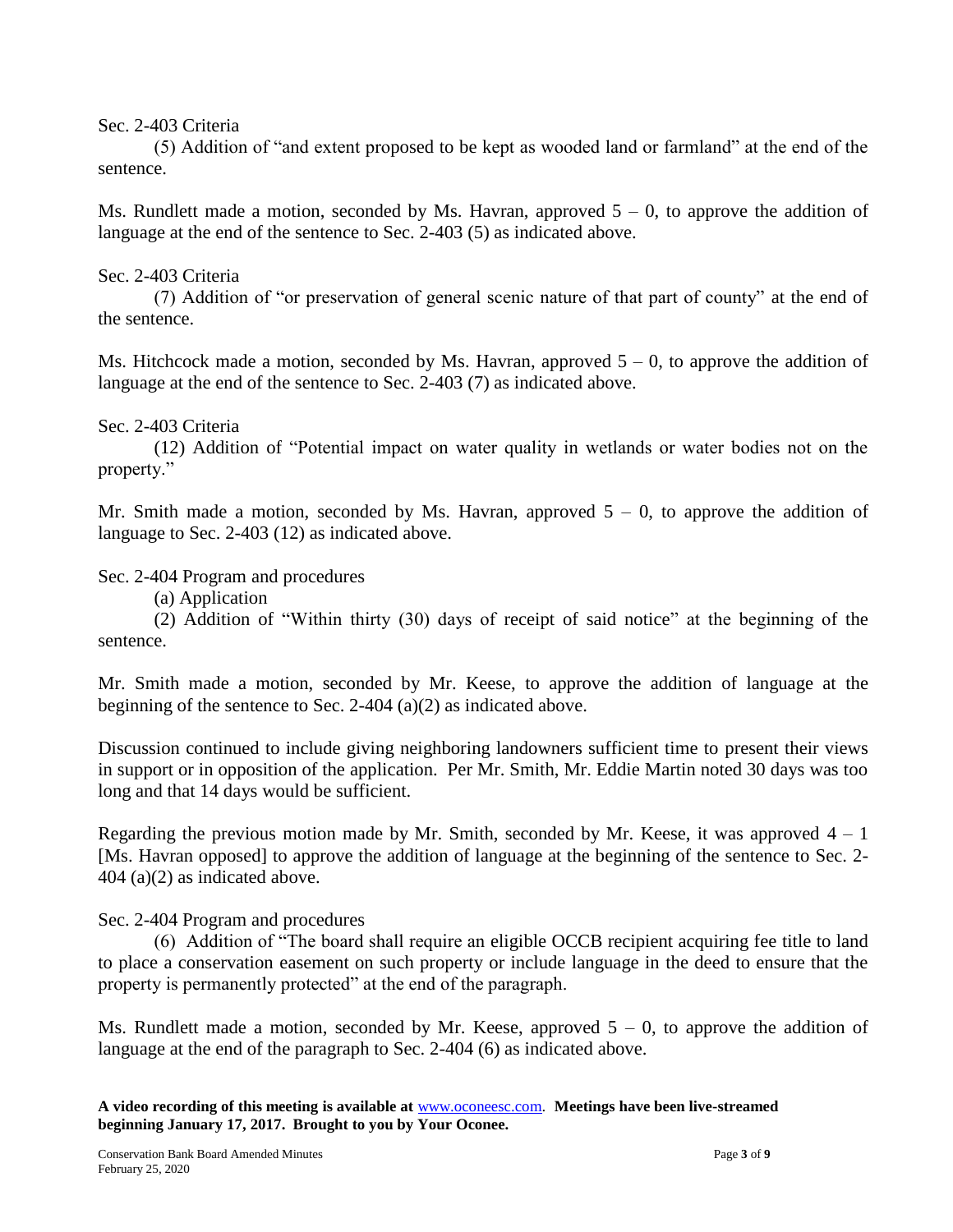Sec. 2-404 Program and procedures

(8) Addition of "The board shall establish reasonable procedures and requirements to ensure that the personal information of eligible OCCB recipients and property owners is protected as permitted by the South Carolina Freedom of Information Act".

Ms. Havran made a motion, seconded by Mr. Keese, approved  $5 - 0$ , to approve the addition of language to Sec. 2-404 (8) as indicated above.

Ms. Hitchcock noted under Sec. 2-404 Program and procedures, section (b) Application review, subsection 1, proposed to have two dates to accept applications per calendar year instead of the three that is included in the Ordinance.

Ms. Hitchcock made a motion, seconded by Ms. Rundlett, to have two dates, March  $15<sup>th</sup>$  & August 15<sup>th</sup>, to accept applications per calendar year instead of three dates.

Discussion continued to include:

- At the present time, the majority of the meetings involve the review process and does not leave a lot of time for other business
- Establish a policy manual
- State board only has two dates to accept applications
- Have fewer meetings?
- Review periods

Mr. Eddie Martin, Oconee Soil & Water Conservation District, addressed the Board highlighting the following:

- Potential issue with timelines for matching funds if changed
- Three application cycles would be better than two cycles
- Would be able to line up the applications better with the State Conservation Bank Board and the OCCB; State Conservation Bank Board only has two application cycles

Regarding the previous motion made by Ms. Hitchcock, seconded by Ms. Rundlett, the motion **failed** 1 – 4 [Mr. Smith, Ms. Havran, Ms. Rundlett, & Mr. Keese opposed] to have two dates, March 15<sup>th</sup> & August  $15<sup>th</sup>$ , to accept applications per calendar year instead of three dates.

Sec. 2-404 Program and procedures

(b) Application review

(3) Update the language to reflect the following: "The board shall evaluate each application and submit recommendations to county council within 90 days of each application deadline referred to in subsection  $(b)(1)$ ."

Ms. Havran made a motion, seconded by Ms. Hitchcock, to approve the updated language to Sec. 2- 404 (b)(3) as indicated above.

Discussion continued to include:

• Failure to meet the current timeline is small and will possibly not need the additional 30 days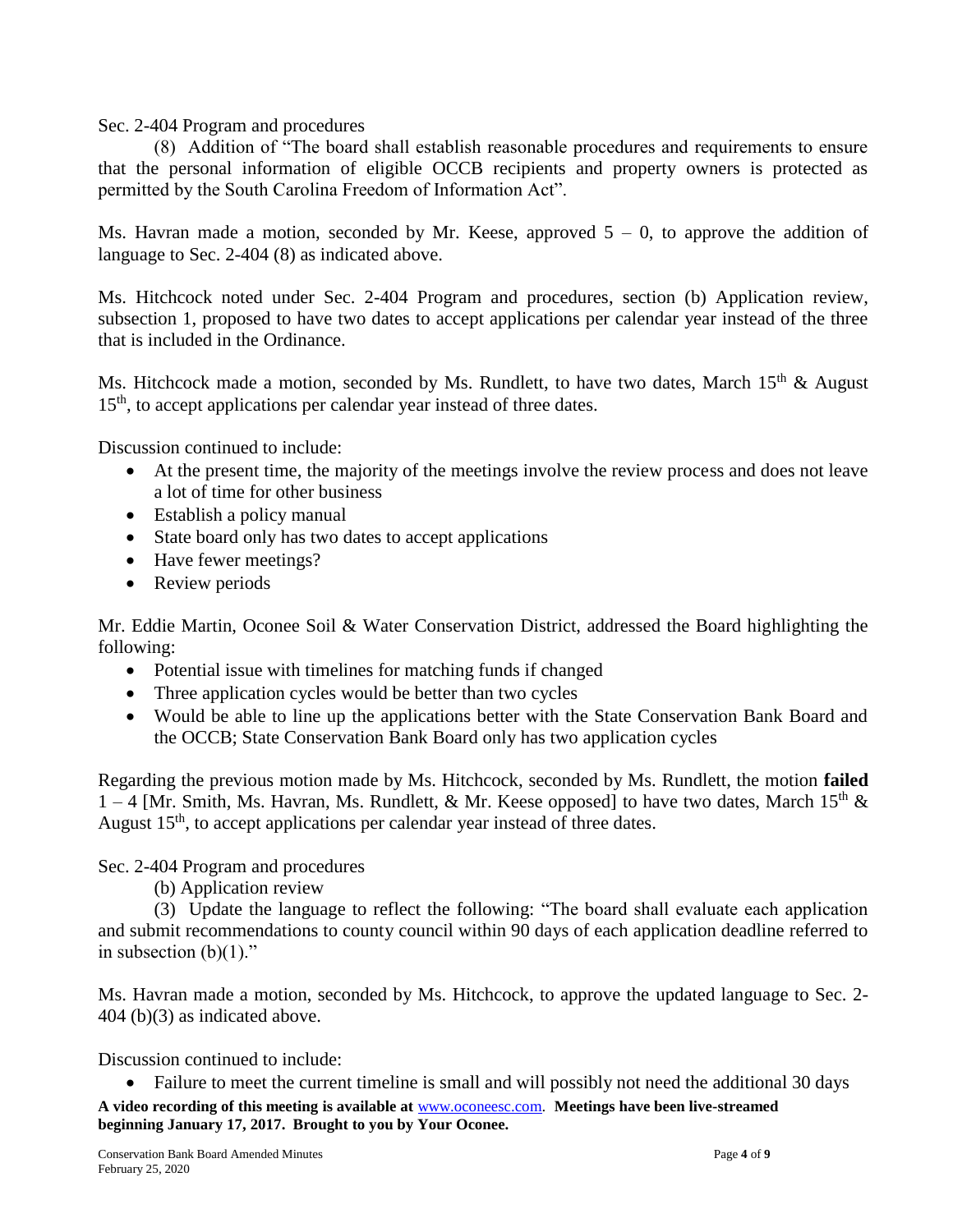- Due to the difficulty of obtaining quorums, the additional 30 days may be needed
- Extends the time frame and gives more flexibility

Regarding the previous motion made by Ms. Havran, seconded by Hitchcock, it was approved  $5 - 0$ , to approve the updated language to Sec. 2-404 (b)(3) as indicated above.

Sec. 2-404 Program and procedures

(b) Application review

(4) Addition of "In recommending the awarding of a grant from the OCCB fund, the board shall set forth findings that indicate the items below. The board may delegate to one of its members this duty to write a report summarizing the board's findings."

Ms. Havran made a motion, seconded by Ms. Hitchcock, approved  $5 - 0$ , to approve the addition of the language in Sec. 2-404 (b)(4) as indicated above.

Sec. 2-404 Program and procedures

(b) Application review

(6) Addition of "The board may only authorize the grants to purchase interests in lands at or below fair market value pursuant to a current (within twelve months of grant approval by county council), independent certified appraisal. The board may accept a market analysis update covering the time period from the date of the original appraisal to the present in the form of a letter prepared and signed by the original appraiser. Said market analysis update letter must be submitted to the board no later than thirty (30) days prior to the next scheduled board meeting."

Ms. Havran made a motion, seconded by Ms. Rundlett, approved  $5 - 0$ , to approve the addition of language to Sec. 2-404 (b)(6) as indicated above.

Sec. 2-404 Program and procedures

(c) Grant award

(2) Removal of "and close the transaction." at the end of the first sentence. Addition of "Within fourteen (14) days of acceptance of the grant award the eligible OCCB recipient shall execute and record a grant agreement or memorandum thereof, which shall be in a form approved by the board. Said agreement shall include provisions for the indemnification and reimbursement of the OCCB for improperly used OCCB funds, perpetual monitoring and enforcement, and other actions pursuant to Section 2-405."

Ms. Havran made a motion, seconded by Ms. Rundlett, to approve the removal of language and addition of language in Sec. 2-404 (c)(2) as indicated above.

Discussion continued to include:

- Removed "and close the transaction" because it sounds like a closing, which does not happen within a four-month period
- Grant Agreement [copy filed with backup materials]; this is what the SC Conservation Bank Board uses
- Create a subcommittee to examine the Grant Agreement and form to OCCB standards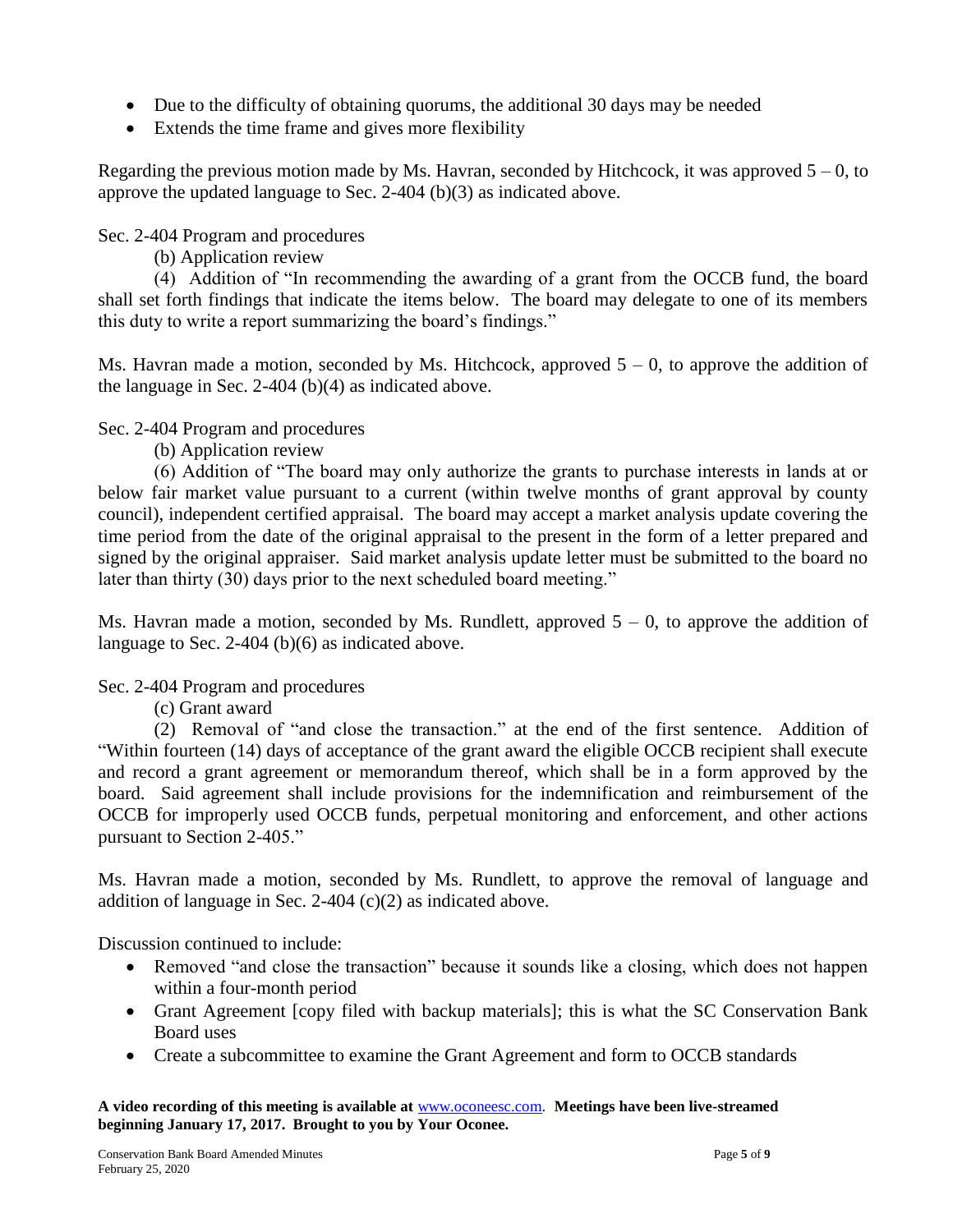• Amend the second sentence in Sec. 2-404 (c)(2) to add "or title issues or defects" after improperly used OCCB funds

Mr. Smith made a motion, seconded by Ms. Hitchcock, approved  $5 - 0$ , to amend the motion to add the language as indicated above and the second sentence in Sec. 2-404 (c)(2) is to read "Said agreement shall include provisions for the indemnification and reimbursement of the OCCB for improperly used OCCB funds, or title issues or defects, perpetual monitoring and enforcement, and other actions pursuant to Section 2-405."

Mr. Smith called for the vote on the amended motion. The motion passed  $5 - 0$ .

Sec. 2-404 Program and procedures

(c) Grant Award

(3) Addition of "The eligible OCCB recipient shall submit the following documents to the board prior to closing the transaction and the board and the county attorney or an attorney designated by the County Administrator on recommendation of the board shall review and approve the documents before OCCB funds can be disbursed:

a. A certified appraisal satisfying the requirements of subsection (b)(6);

b. A final draft of the conservation easement and/or deed, a final draft of the settlement statement, a final draft of the title insurance commitment and exceptions, and the grant agreement required pursuant to subsection  $2-404$  (c)(2)."

Ms. Havran made a motion, seconded by Mr. Keese, approved  $5 - 0$ , to approve the addition of language in Sec. 2-404 (c)(3) as indicated above.

Sec. 2-404 Program and procedures

(c) Grant Award

(6) Addition of "No later than sixty (60) days after the day of closing, the OCCB grant recipient shall submit a report to the board describing how the OCCB grant funds were distributed or used and the status of the project. The report shall include supporting documentation, such as the closing settlement statement, disbursement statement, and the recorded conservation easement or deed."

Ms. Havran made a motion, seconded by Mr. Keese, approved  $5 - 0$ , to approve the addition of language in Sec. 2-404 (c)(6) as indicated above.

Sec. 2-405 Use of Funds

(c) Addition of ""Closing costs" shall include recording fees, deed transfer or documentary stamp fees, the costs of performing the work and providing the documentation required under subsection 2-404(c)(3), attorney's fees, and the cost of obtaining surveys or an updated market analysis pursuant to subsection  $2-404(b)(6)$ . The board shall have the discretion to allow the OCCB funds to be used solely for closing costs after considering the amount of the award, the value of the project, the amount of the closing costs, or other factors. In the event that OCCB determines that OCCB funds were spent for purposes other than those listed in this subsection or the grant agreement, the eligible OCCB recipient or property owner shall reimburse the OCCB in the amount of the improperly used funds."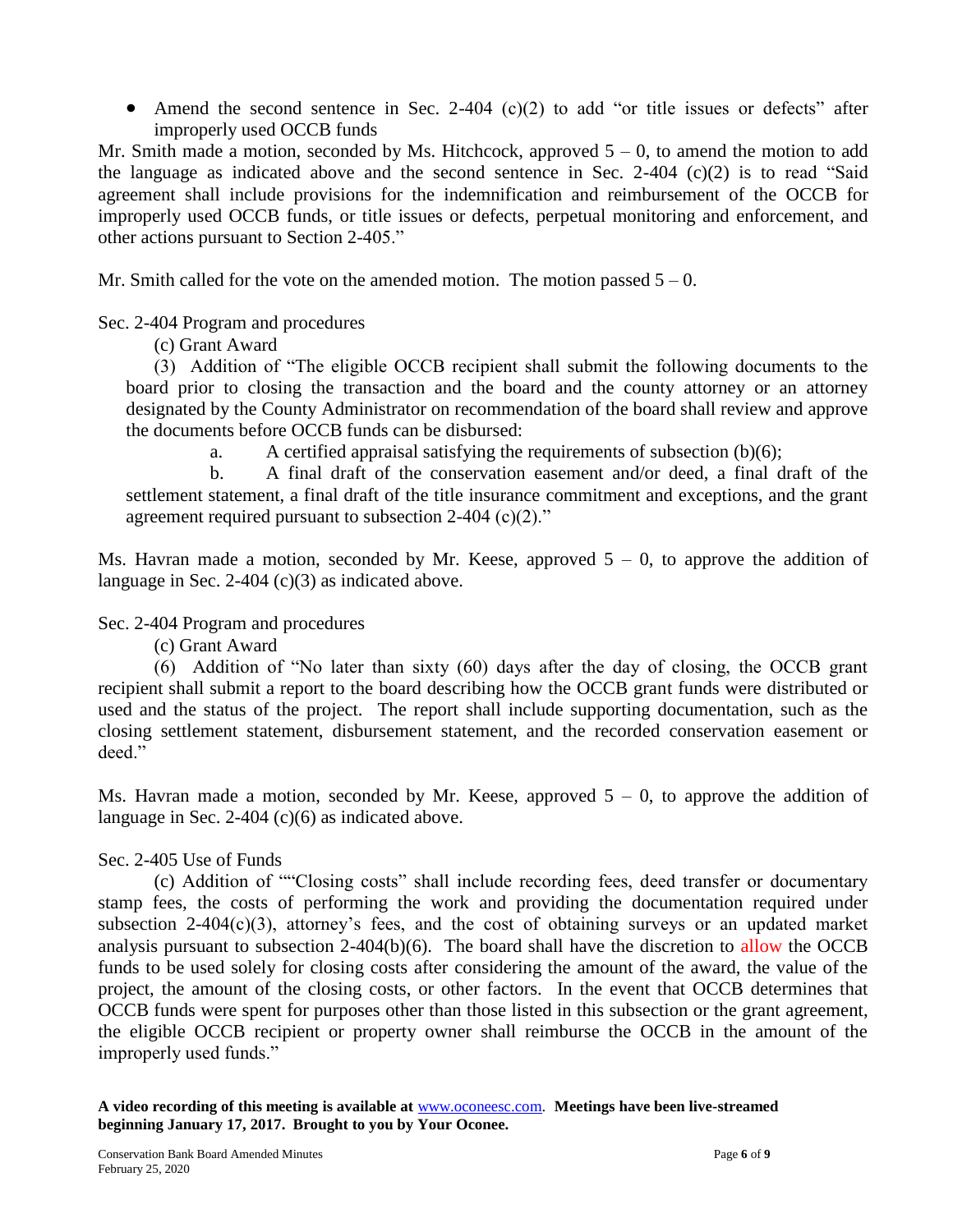Ms. Havran made a motion, seconded by Mr. Keese to approve the addition of language in Sec. 2- 405(c) as indicated above.

Ms. Hitchcock made a motion, seconded by Mr. Smith, approved  $5 - 0$ , to amend the previous motion to add the language "plus interest" at the end of the sentence.

Mr. Smith called for the vote on the amended motion as stated above. The motion passed  $5 - 0$ .

#### Sec. 2-405 Use of funds

(d) Addition of "In the event that there is a mortgage on any property interest protected through the use of OCCB funds, the eligible OCCB recipient and property owner, if any, shall notify, and inform the mortgagee or debt-holder that the mortgage will be subordinate to the conservation easement or conservation provisions in the deed. The eligible OCCB recipient shall copy the OCCB on the notice and information to the mortgagee."

Ms. Havran made a motion, seconded by Ms. Hitchcock, approved  $5 - 0$ , to approve the addition of language in Sec. 2-405 (d) as indicated above.

#### Sec. 2-405 Use of funds

(e) Addition of language to (v) "making payment in cash to the OCCB fund of whichever is higher of the original fair market value or the current fair market value of the conservation easement, as determined by a certified appraisal paid for by the owner of fee simple title to the property."

Ms. Havran made a motion, seconded by Ms. Hitchcock, approved  $5 - 0$ , to approve the addition of language in Sec. 2-405(e) as indicated above.

# Sec. 2-405 Use of funds

(f) Addition of language to (v) "making payment in cash to the OCCB fund of whichever is higher of the original fair market value or the current fair market value of the protected land, as determined by a certified appraisal paid for by the eligible OCCB recipient."

Ms. Havran made a motion, seconded by Ms. Hitchcock, approved  $5 - 0$ , to approve the addition of language in Sec. 2-405 (f) as indicated above.

#### Sec. 2-405 Use of funds

(h) Addition of "The eligible OCCB recipient or property owner shall notify the board in the event that a claim against the title to the property has been made."

Ms. Hitchcock made a motion, seconded by Ms. Havran, approved  $5 - 0$ , to approve the addition of language in Sec. 2-405 (h) as indicated above.

#### Sec. 2-405 Use of funds

(i) Addition of "In the event that the title to the protected property interest is invalidated or otherwise found to be deficient, the board shall be reimbursed by the eligible OCCB recipient and/or owner in an amount up to the amount of the award approved by county council and disbursed to the eligible OCCB recipient."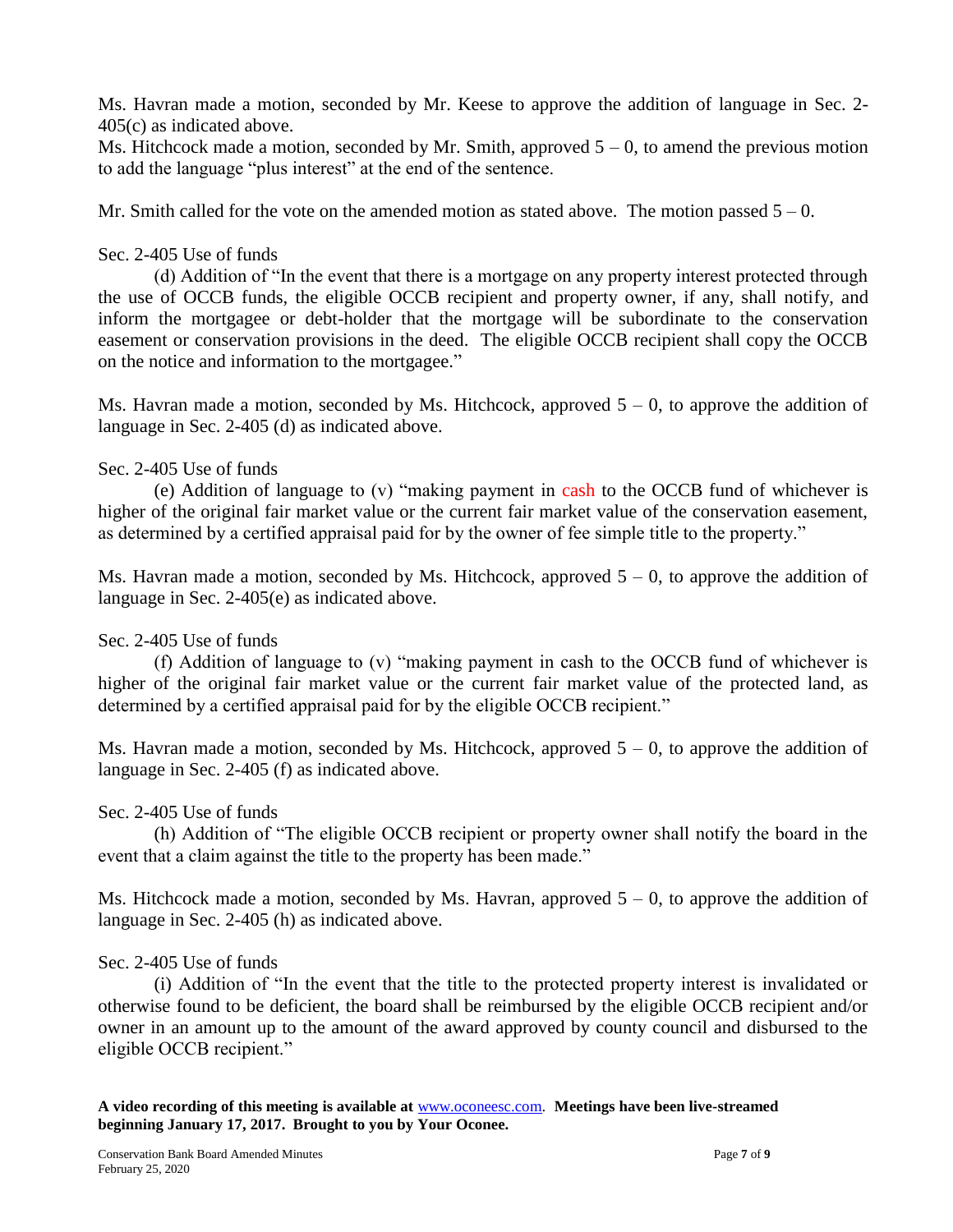Ms. Havran made a motion, seconded by Ms. Hitchcock, approved  $5 - 0$ , to approve the addition of language in Sec. 2-405 (i) as indicated above.

Sec. 2-405 Use of funds

(j) Addition of "The eligible OCCB recipient or its successors and assigns, shall submit, annual reports to the board, which describe how the property interest acquired with OCCB funds is continuing to satisfy or meet the criteria for protection provided in the ordinance or how the property interest does not satisfy or meet said criteria and the plans to bring the project into compliance with the ordinance."

Ms. Havran made a motion, seconded by Mr. Keese, to approve the addition of language in Sec. 2-405 (j) as indicated above.

Mr. Martin addressed the Board highlighting the following:

- Completes an annual inspection to make sure everything is in compliance
- Have not had any negative aspects with the conservation easements that they own

Regarding the previous motion made by Ms. Havran, seconded by Mr. Keese, the motion **failed**,  $0 - 5$ [all OCCB members present opposed] to approve the addition of Sec. 2-405 (j).

#### Sec. 2-405 Use of funds

(j) Addition of "In the event that there is no conservation easement on a property funded by the OCCB, the County Administrator shall be responsible for ensuring that the owner or the property complies with the ordinance and for enforcing the provisions of the ordinance. The grant agreement shall specify that the County shall be able to access the property for monitoring and/or enforcement purposes."

Ms. Havran made a motion, seconded by Ms. Hitchcock, approved  $5 - 0$ , to approve the addition of language in Sec. 2-405 (j) as indicated above.

# **Old Business:**

Ms. Rundlett asked Mr. Smith if he had sent the letter to Duke Energy asking for funds. Mr. Smith noted there are cycles when letters are mailed out and the OCCB is not ready to request funds at this time.

# **New Business:**

A Statement of Interest form came in from Mr. Oly Ernie Lombard [copy filed with backup materials] and Upstate Forever would be submitting a full application on this approaching grant cycle.

Mr. Smith made a motion, seconded by Ms. Hitchcock, approved  $5 - 0$ , for a full application to be submitted by Upstate Forever on behalf of Mr. Lombard.

Mr. Martin addressed the Board noting he would like to submit a full application for the Gary Lyle property but was not aware that a Statement of Interest was required to be submitted as well. Mr. Smith noted in the past the OCCB has allowed the Statement of Interest form and full application to be submitted at the same time but would prefer to have the Statement of Interest first.